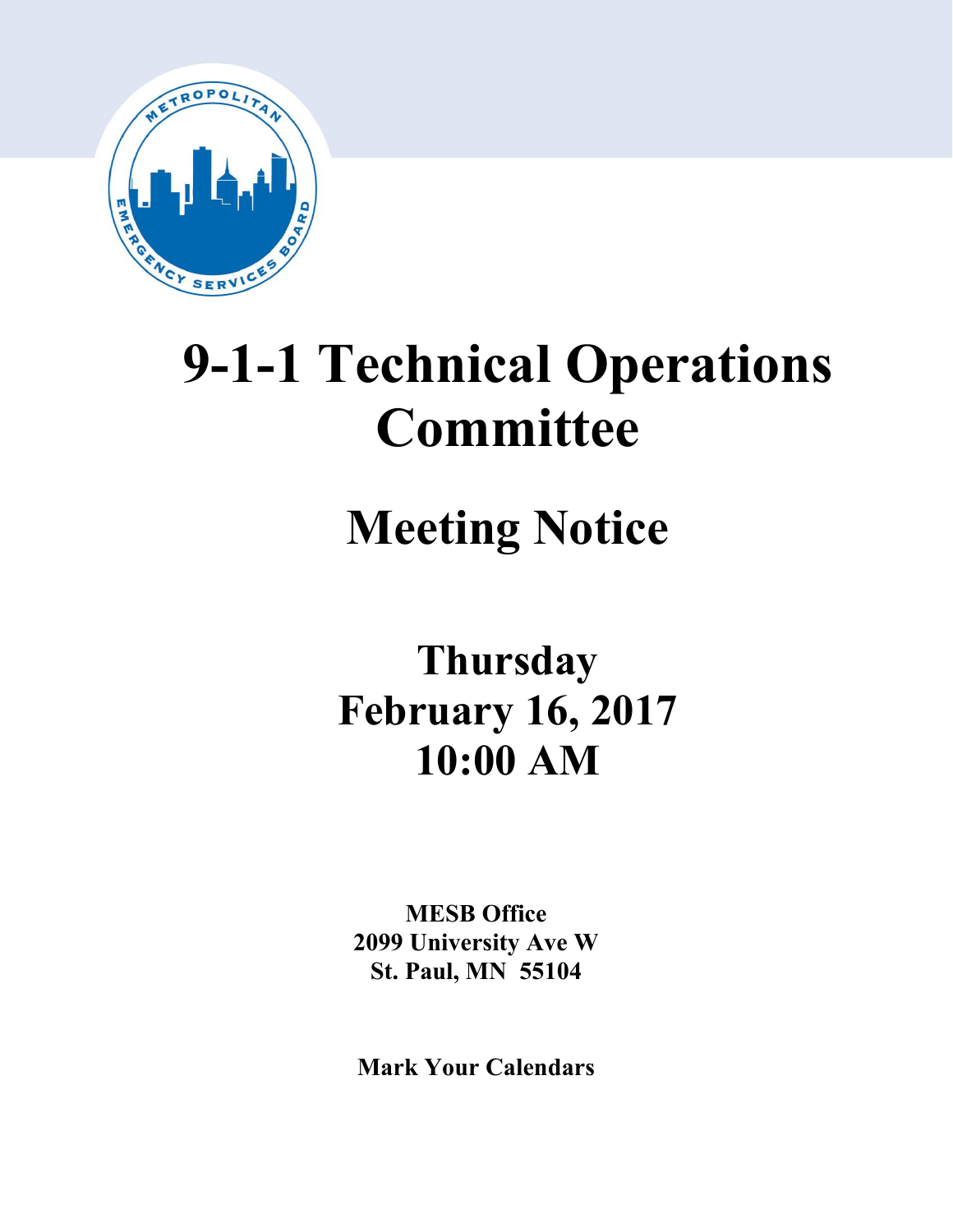# **Metropolitan Emergency Services Board**

### **9-1-1 Technical Operations Committee Tentative Agenda February 16, 2017**

- 1. Call to Order
- 2. Approval of Minutes / Agenda
- 3. Action Items
	- a. CAD-to-CAD Interoperability Grant Request
		- i. Project Definition / RFP Preparation
	- b. Telecommunicator Training Curriculum Development Grant Request
		- i. Project Definition / RFP Preparation

## 4. Unfinished Business

- a. Next Generation 9-1-1
	- i. Text-to-9-1-1 implementation
		- *1.* PSAP Liability Question Update
	- ii. Firewall implementation
- b. PSAP Operations Round Table Work Group
	- i. Designated Regional Text-to-9-1-1 Call Handling Procedures
	- ii. Training Standard Implementation Guide
	- iii. Training Standard Skills Verification Process
- c. PSAP Notification Process
	- i. Emergency Alert Email Address for Each Metro PSAP

## 5. Pending Business

- a. Implementation of Non-dialable 9-1-1 Routing Numbers
	- i. Who would be adversely affected?
- b. GIS Address Point Layer Development Grant Request (Update)
- c. ESInet Security (Firewall) Grant
	- i. Sub-grant agreements with the PSAPs

## 6. Reports

a. Wireless Issues - Nothing to report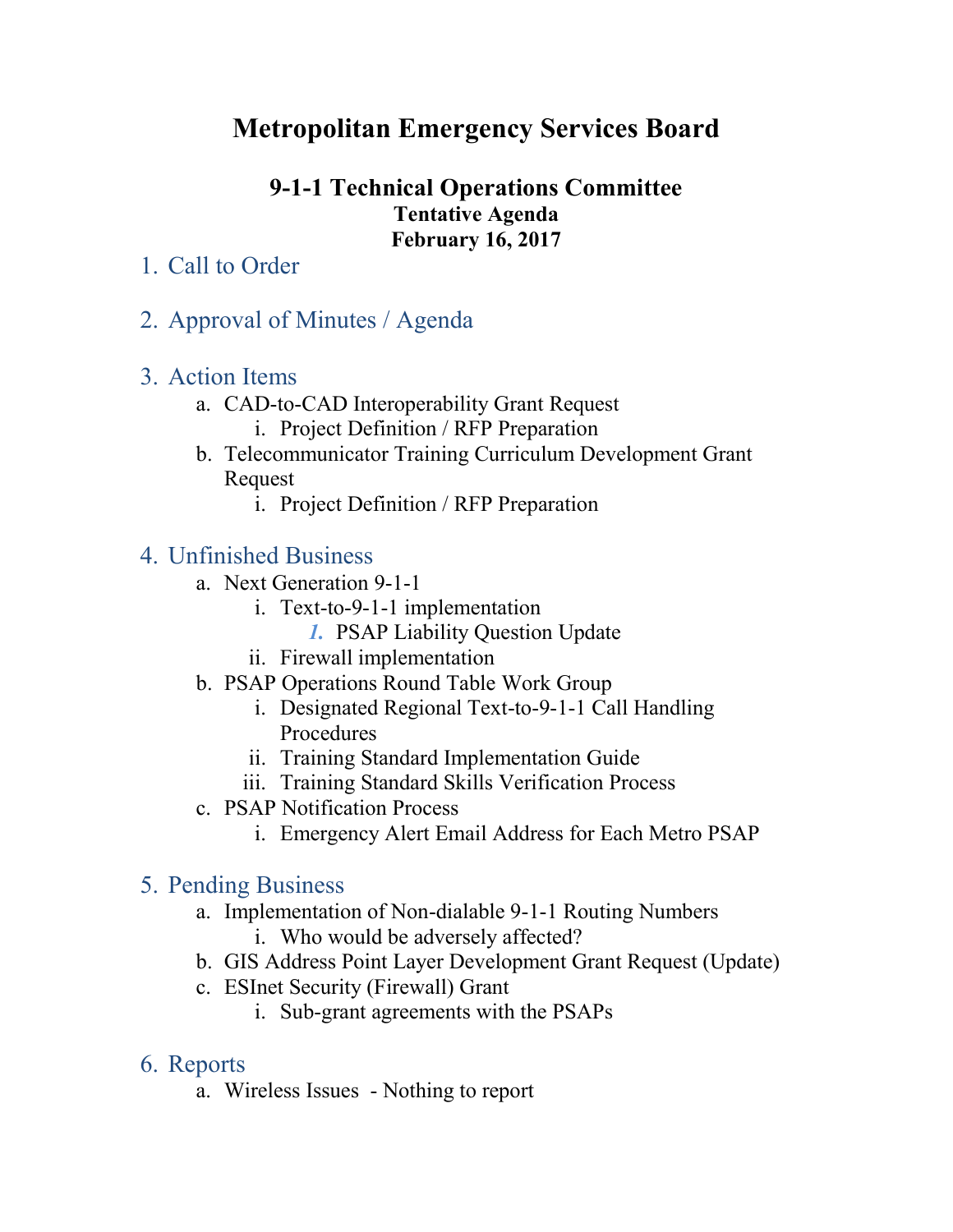- b. GIS Issues (see attached)
- c. Data Issues (see attached)

# **7.** Adjourn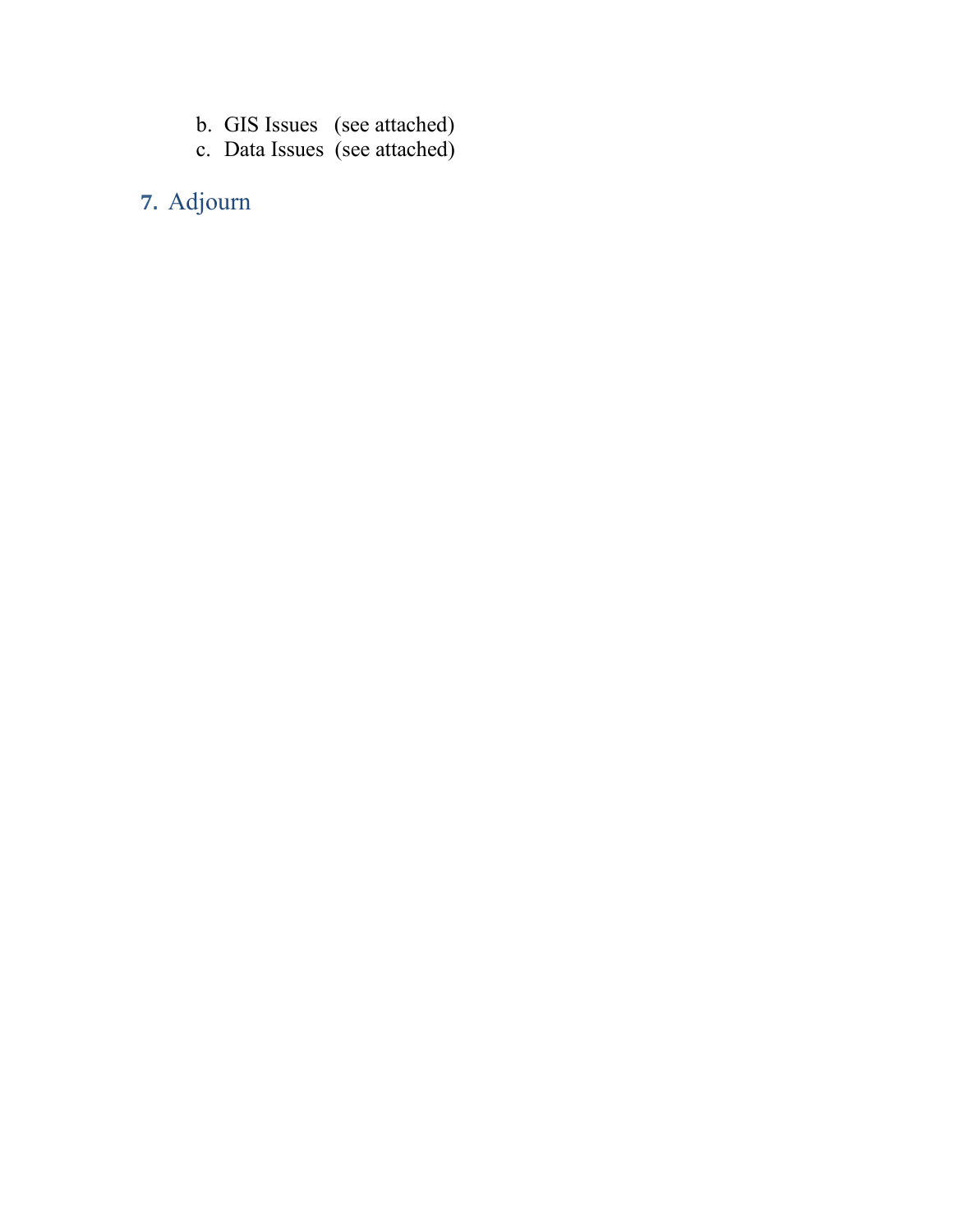#### **Metropolitan Emergency Services Board**

#### **9-1-1 Technical Operations Committee Draft Meeting Minutes January 19, 2017**

#### **Committee Members**

| $\boldsymbol{X}$ | Nancie Pass, Ramsey (Chair)   | X | Kathy Hughes, Hennepin       |
|------------------|-------------------------------|---|------------------------------|
|                  | Bob Dowd, Isanti (Vice-Chair) |   | Lisa Lovering, Isanti        |
| $\boldsymbol{X}$ | Val Sprynczynatyk, Anoka      | X | Heather Hunt, Minneapolis    |
|                  | Mike Utecht, Bloomington PD   | X | Jonathan Rasch, Ramsey       |
| X                | Tim Walsh, Carver             |   | Angie Iverson, Scott         |
| X                | Jon Eckel, Chisago            | X | Darlene Pankonie, Washington |
| X                | Cheryl Pritzlaff, Dakota      |   | Doug Anschutz, Washington    |
|                  | Troy Ruby, Dakota             |   |                              |

#### **Alternates**

| Susan Bowler, Carver |   | Kyle Blum, Anoka                 |
|----------------------|---|----------------------------------|
| Tom Folie, Dakota    | X | Christine McPherson, Minneapolis |
| Vicki Nelson, Dakota |   | Denise O'Leary, Ramsey           |
| Deb Paige, Carver    |   | Bob Shogren, Isanti              |
| Jill Martens, Scott  |   | Jeff Schlumpberger, Hennepin     |

#### **Others Attending**

Pete Eggimann, MESB Jake Jacobson, CenturyLink Martha Ziese, MESB Matthew Hoffer, CenturyLink Marcia Broman, MESB Jill Rohret, MESB Troy Tretter, MESB Kay Simons, MESB Lauren Petersen, MAC Dana Wahlberg, ECN Heidi Hieserich, MAC Victoria Peckman, Allina EMS Brian Kyllonen, PSC Alliance

Scott Haas, Scott Co. Tony Martin, Edina Chris Kummer, MAC Sherri Griffith-Powell, MCP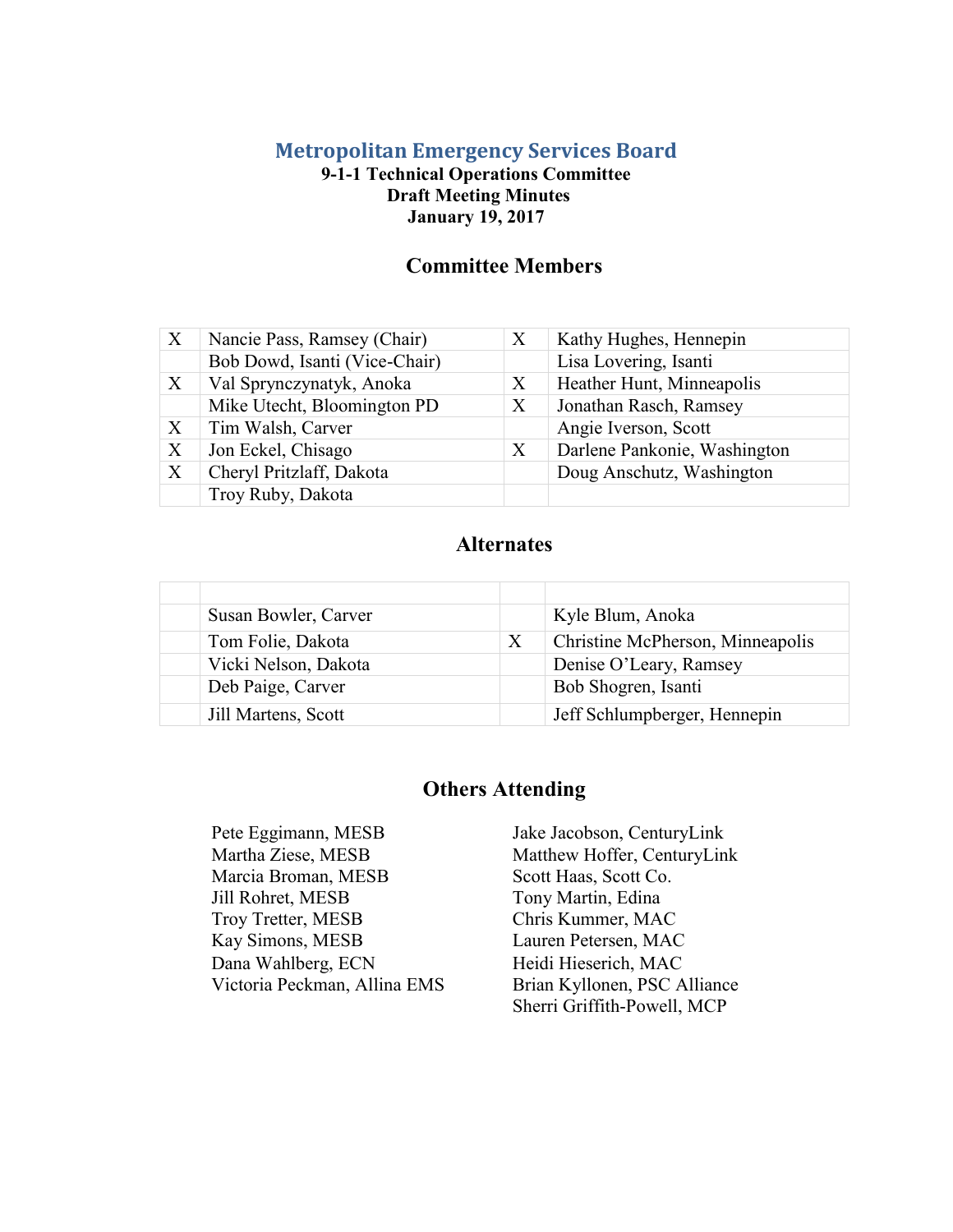# 1. Call to Order

Nancie Pass called the meeting to order at 10:03. Nancie asked those in attendance to introduce themselves.

# 2. Approval of Minutes / Agenda

Nancie asked to add an agenda item under 3.a Update on Designated Regional Text-to-911 PSAP, and to add 5.b Abandonment and Alternate Route Configurations.

*Motion to approve the draft November 17, 2016 Minutes as distributed. (Eckel/Hughes) Approved*

*Motion to approve the agenda as amended by the Chair for today's meeting. (Hughes/Eckel) Approved*

## 3. Action Items

#### a. Update on Designated Regional Text-to-911 PSAPs

Pete Eggimann reported to the committee that the MESB Board has approved the committee's recommendation that the Hennepin Co. PSAP be designated as the regional text-to-911 PSAP for the metro area.

#### b. Review Committee Membership and Governing Body Appointments

Pete asked members to review the membership table at the top of the minutes page for accuracy. If there have been changes in representation, Pete asked that the members send the MESB a copy of the resolution for their files. The January draft minutes that will be distributed with the February meeting packet will have an updated committee membership roster.

## 4. Unfinished Business

#### a. Next Generation 9-1-1

#### i. 911 Services RFP / Contract

Pete reported that the contract for 911 services with CenturyLink was signed in December. It is a two-year contract that can be renewed annually, up to three times, for a potential total of five years before going out to RFP would be required again under the State's procurement guidelines.

#### ii. Text-to-911 Implementation

Dana reported that West was awarded the contract for the Text-to-911 solution. Dana introduced Sherri Griffith-Powell, of Mission Critical Partners (MCP). MCP is the state's contract vendor for NG9-1-1 support services. Sherri is supporting the Text to 9-1-1 deployment. David Jones is supporting the firewall project, and Mike Beagles is the overall project manager.

Dana replied to Brian's question about the timeline of the text network implementation. Dana said there will be a call next week with ECN, MCP, IES, Airbus, MESB and CenturyLink. Dana invited Brian to attend, as he represents some of the counties.

Last month some information was shared with the PSAPs on the implementation. She asked anyone who did not receive it to contact her. Today they will be preparing a readiness checklist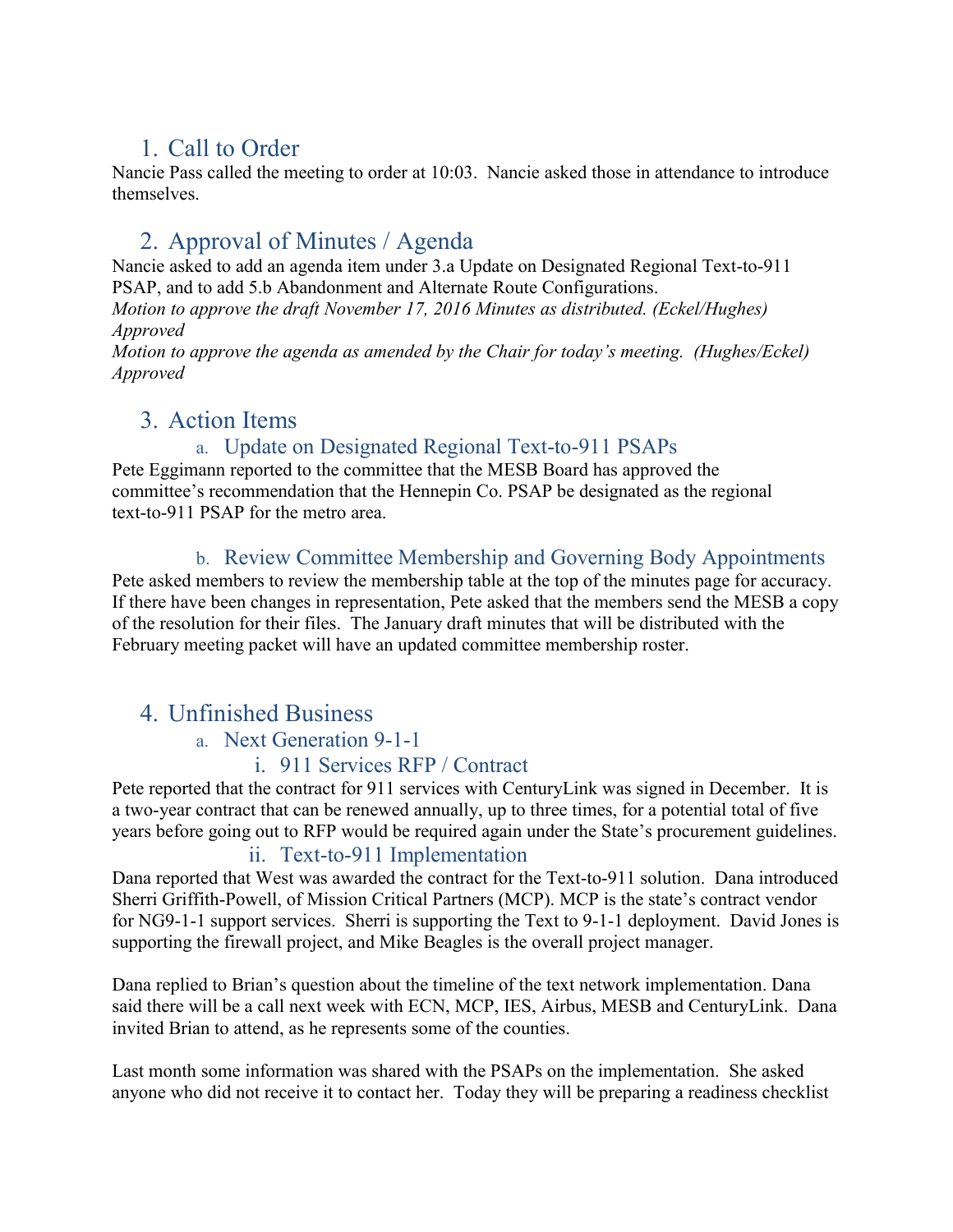of about twenty-five questions, many of which are already filled out for you to verify. The data will be reviewed and members will get a detailed project plan from the state with the steps to be taken. Members were asked to return questionnaire within two weeks of receiving it. That will be the first step in the implementation process. The checklist will help provide the information needed to establish the timeline.

Committee members were encouraged to review a resource paper on the NENA website related to Text to 9-1-1. Sherri helped create that paper and felt that it would help committee members understand the overall process needed to implement Text-to-911. Dana is setting up a kickoff call with the 9-1-1 service providers, CPE vendors, MCP and the MESB to assess the readiness for the vendors and their resource availability.

Nancie questioned if the PSAPs would face any additional liability risk by either having their text messages sent to the designated regional text PSAP, or even by taking text calls themselves. Pete said that the MESB and ECN have been working on some language updates to MS Chapter 403 (the 9-1-1 law), and he would raise that question to see if any changes to the law are required.

Dana will send an example MOU to Pete and Brian.

#### b. PSAP Operations Roundtable Work Group

#### i. Designated Regional Text-to-911 PSAP Call Handling Procedure

Heidi Hieserich presented the draft text-to-9-1-1 call handling procedure diagram developed by a Round Table work group. The work group discussed the process of call handling and transferring text calls agency to agency. The committee asked Heidi to have the work group go deeper into documenting the proposed process and bring it back to the TOC, preferably in a standards document format. The committee also spent time going over some policy, procedures, and agreement documents that were provided to Dana by the Red River Regional Dispatch Center in Fargo, ND, which takes text messages for several counties in ND.

#### ii. Training Standard Implementation Guide

Heidi has some volunteers to work on the guide, and they are just getting started.

#### iii. Training Standard Skills Verification Process

This will be worked after the Implementation Guide work is complete.

#### c. PSAP Notification Process

#### i. Emergency Alert E-mail Address for Each Metro PSAP

Pete told the committee that while working on two different issues, the need was identified for a 24x7 email address for each PSAP that would route messages to on-duty telecommunicators, or their supervisors. The MESB has been looking for a more effective way to notify PSAPs of major 9-1-1 system issues. The current 9-1-1 Communications Plan relies on the CenturyLink contacting the Hennepin Co. PSAP (MECC is the backup) and verbally giving them a message. The Hennepin Co. PSAP then must key that message into their CJDN system as an administrative message to the G911 distribution group. The risk of errors or misunderstandings in that process is high.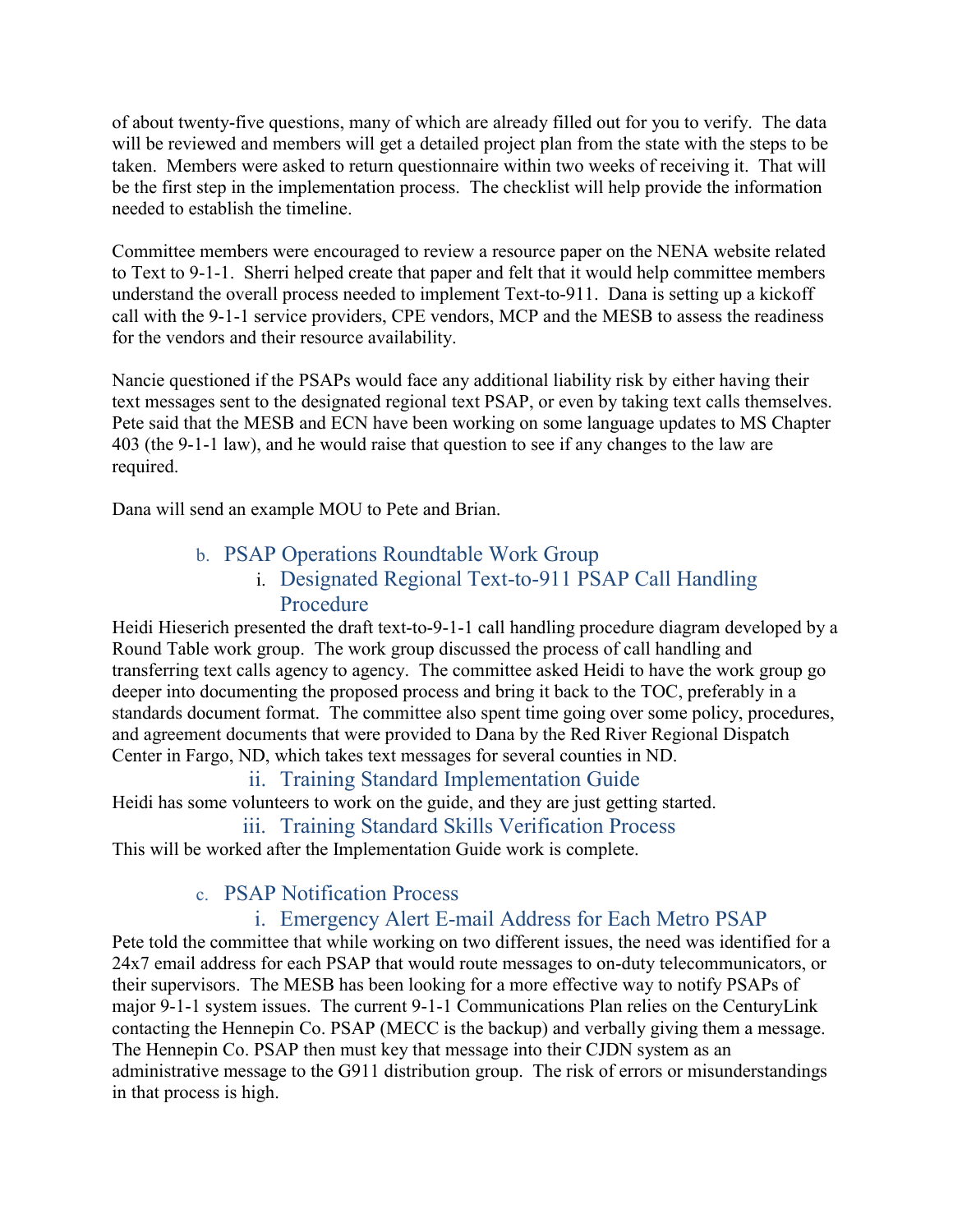When the Round Table work group began discussing the procedure the designated regional Textto- 911 PSAP would use to forward the information they received on behalf of another PSAP in a text 9-1-1 call, the discussion quickly focused on email as the desired method for sending the call transcript or other details. The use of email would require each metro PSAP to set up an email address that would route to the on-duty telecommunicators, or their supervisors, 24x7.

The committee members discussed this briefly and noted that many of them already had that type of email address set up for other reasons. Pete told the group he would contact all the metro PSAPs and try to get a 24x7, on-duty email address for each of them.

## 5. Pending Business

#### a. SECB Grant Process

Troy Tretter advised the committee that all of the grant proposals were being considered. The ESInet security grant that would help purchase, install, and manage firewalls on each ESInet connection to the PSAPs is a one-year federal grant. The other grant proposals, if approved, would be two year grants and come out of the SECB grant funds. Troy will continue to be the point of contact for the MESB during the grant acceptance and administration.

#### b. Abandonment and Alternate Route Configurations

Pete said they have asked CenturyLink and West for documentation on exactly how the abandonment and alternate routing processes are handled. What is automated and what is not? Pete said that he would be working with CenturyLink and Dana's team to review how the PSAPs are currently set up. If there are questions that come up, it will help for each PSAP to let the MESB know what the PSAP would like to have happen if they had to abandon the PSAP or were overwhelmed by calls during a major event. That information could then be compared to the way CenturyLink and West have the system configured to see if the configuration accomplishes what the PSAP desires.

## 6. Reports

#### a. Wireless Issues (written report attached)

(No questions or additions regarding the written report from the committee)

#### b. GIS Issues (written report attached)

(No questions or additions regarding the written report from the committee)

#### c. Data Issues (written report attached)

(No questions or additions regarding the written report from the committee)

*Call to adjourn (Hughes / Pankonie)*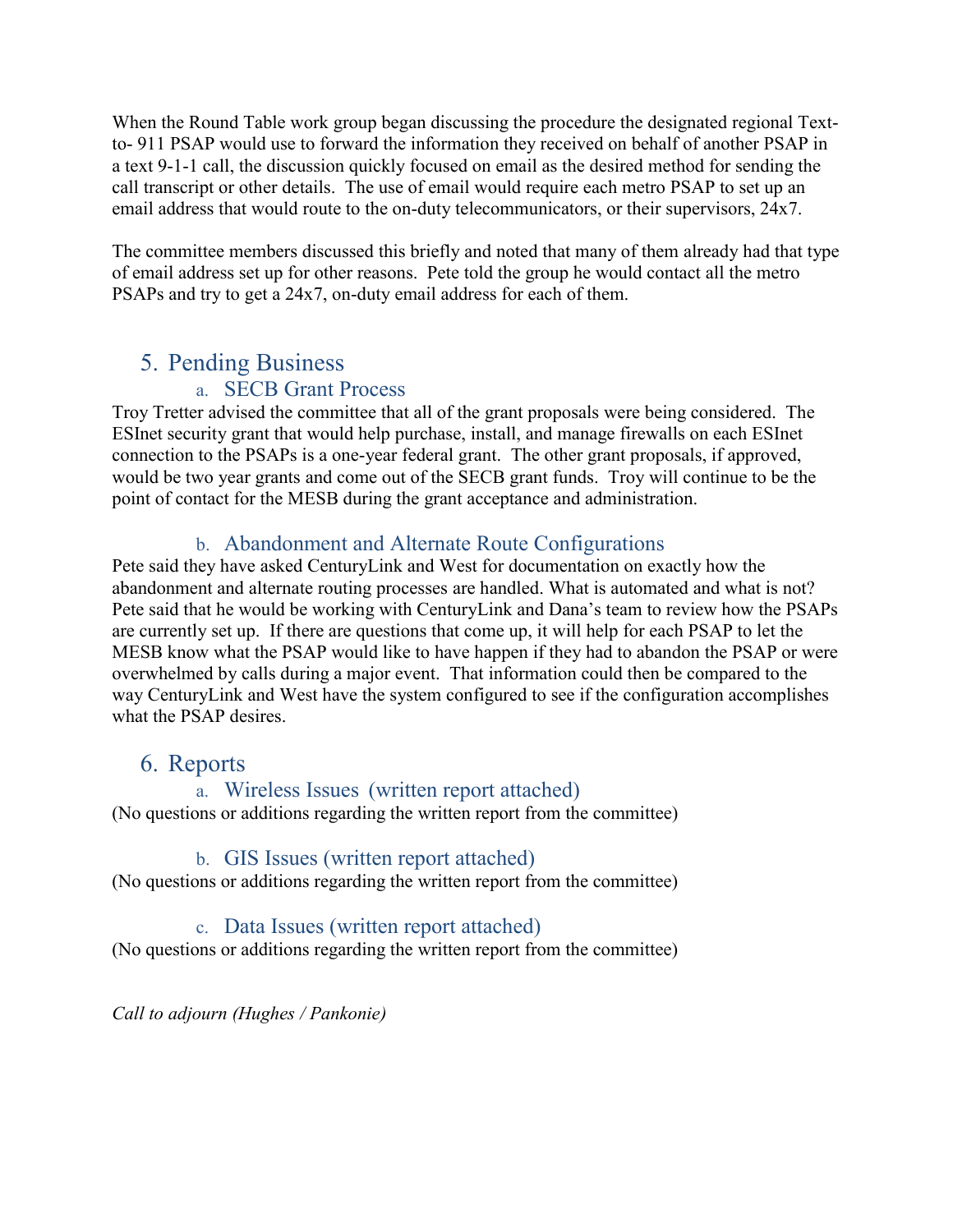# MESB 9-1-1 Technical Operations Committee PSAP Grant Work Group Recommendations

The work group members<sup>[1](#page-7-0)</sup> met by conference call on Tuesday, October 18, 2016, and have identified the following projects as possible grant application priorities:

#### **CAD-to-CAD Interoperability Project (Professional Services):**

The group believes that coordinating emergency responses throughout the nine-county metro area could be significantly improved if the metro area PSAPs had the ability to view and share data directly between the metro area PSAPs. The group acknowledges that this would be a complex project that would need to be done in stages. The first stage in enabling CAD interoperability would involve:

1) Documenting a CAD baseline identifying what vendors are being used by the PSAPs, and 2) Identifying possible interoperability strategies

This grant request would involve a contract for professional services to perform these two tasks and make recommendations for the next phase of the project, which could be the subject of subsequent grant requests in future years. Amount needed estimate: ?

#### **GIS Address Point Layer Development Project (Labor/Personnel Costs)**

An effort has been underway for several years to develop regional GIS datasets to support NG9-1-1 call routing, location validation, and to assist PSAPs in coordination of emergency responders. Creating a regional Address Point dataset is part of that overall NG9-1-1 GIS effort, and there is a need to implement this region-wide at the same time. Two of the metro counties have been unable to fund this work. The project would require the counties involved to commit to maintaining the dataset going forward. This project would:

1) Create address points for Isanti County and Washington County. This is a project which could be accomplished in a year (likely less time). Amount needed estimate: \$65,000.

#### **Telecommunicator Training Curriculum Development Project (Professional Services / Labor / Personnel Costs)**

The MESB is expected to approve the Minimum Training Standard for Telecommunicators as a metro region 9-1-1 standard at the November 9 board meeting. This standard defines the topic areas that must be included in the metro PSAPs' training curriculum, but does not include the curriculum content. The work group believes there is value in providing the metro PSAPs with standardized curriculum content. This project would utilize a professional training curriculum facilitator to lead a group of metro PSAP training coordinators through the process of assembling and creating standardized curriculum content that would be in compliance with the Minimum Training Standard for Telecommunicators, and make that curriculum content available to all of the metro area PSAP managers and training coordinators. Amount needed estimate: ?

<span id="page-7-0"></span> <sup>1</sup> Chuck Haneca (North Memorial), Dar Pankonie (Washington Co.), Chris Kummer (MACC), Jonathan Rasch (Ramsey Co.), Jon Eckel (Chisago Co.), MESB staff – Troy Tretter, Pete Eggimann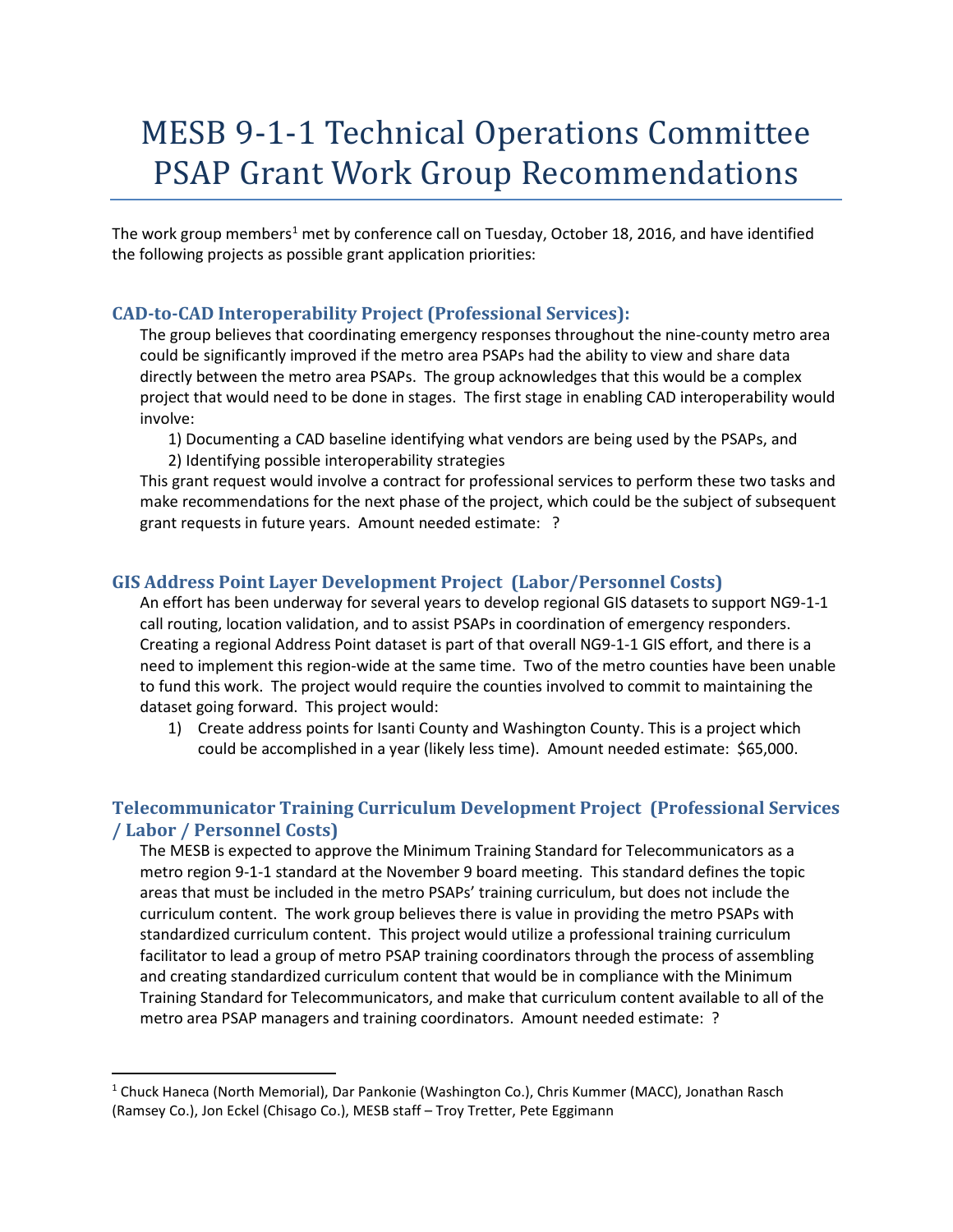| Summary of 9-1-1/GIS Data Preparation for NG9-1-1 (as of February 1, 2017) |                                |                                 |                                   |                          |                        |                           |                                                         |                              |                                                 |                 |                                               |
|----------------------------------------------------------------------------|--------------------------------|---------------------------------|-----------------------------------|--------------------------|------------------------|---------------------------|---------------------------------------------------------|------------------------------|-------------------------------------------------|-----------------|-----------------------------------------------|
|                                                                            | 9-1-1/GIS Data Synchronization |                                 |                                   |                          |                        | <b>GIS Integration</b>    |                                                         |                              |                                                 |                 |                                               |
| <b>PSAP</b>                                                                | ESZ<br>Validations             | Response<br>Area<br>Validations | <b>Street Name</b><br>Validations | Postalize<br><b>MSAG</b> | Address<br>Validations | Address ESN<br>Validation | Integration to Integration to<br>Regional<br>Centerline | <b>Regional ESZ</b><br>Layer | Integration to<br>Regional<br>Address<br>Points | <b>GIS MSAG</b> | Integration to<br>Statewide SIF<br>& ECRF/LVF |
| Airport                                                                    | complete                       | na                              | complete                          | complete                 | active                 | not started               | active                                                  | active                       | not started                                     | not started     | not started                                   |
| Anoka                                                                      | complete                       | complete                        | complete                          | complete                 | active                 | active                    | active                                                  | active                       | not started                                     | active          | not started                                   |
| Bloomington                                                                | complete                       | na                              | complete                          | complete                 | active                 | not started               | active                                                  | active                       | not started                                     | not started     | not started                                   |
| Carver                                                                     | complete                       | complete                        | complete                          | complete                 | active                 | not started               | active                                                  | active                       | not started                                     | not started     | not started                                   |
| Chisago                                                                    | complete                       | complete                        | complete                          | complete                 | complete               | not started               | active                                                  | active                       | not started                                     | active          | not started                                   |
| Dakota                                                                     | complete                       | complete                        | complete                          | complete                 | complete               | active                    | active                                                  | active                       | not started                                     | not started     | not started                                   |
| Eden Prairie                                                               | complete                       | na                              | complete                          | complete                 | active                 | not started               | active                                                  | active                       | not started                                     | not started     | not started                                   |
| Edina                                                                      | complete                       | complete                        | complete                          | complete                 | active                 | not started               | active                                                  | active                       | not started                                     | not started     | not started                                   |
| Ft Snelling/Airbase                                                        | active                         | not started                     | na                                | complete                 | na                     | not started               | active                                                  | active                       | not started                                     | not started     | not started                                   |
| Hennepin Sheriff                                                           | complete                       | not started                     | complete                          | complete                 | active                 | not started               | active                                                  | active                       | not started                                     | not started     | not started                                   |
| Hopkins (closed)                                                           | complete                       | na                              | complete                          | na                       | complete               | na                        | na                                                      | na                           | na                                              | na              | na                                            |
| Isanti                                                                     | complete                       | not started                     | complete                          | complete                 | active                 | not started               | active                                                  | active                       | not started                                     | not started     | not started                                   |
| Minneapolis                                                                | active                         | not started                     | active                            | complete                 | not started            | not started               | active                                                  | active                       | not started                                     | not started     | not started                                   |
| Minnetonka                                                                 | complete                       | complete                        | complete                          | complete                 | complete               | not started               | active                                                  | active                       | not started                                     | not started     | not started                                   |
| Ramsey                                                                     | complete                       | active                          | complete                          | complete                 | complete               | active                    | active                                                  | active                       | not started                                     | not started     | not started                                   |
| Richfield (closed)                                                         | complete                       | na                              | complete                          | na                       | complete               | na                        | na                                                      | na                           | na                                              | na              | na                                            |
| Scott                                                                      | complete                       | active                          | complete                          | complete                 | active                 | not started               | active                                                  | active                       | not started                                     | not started     | not started                                   |
| St Louis Park                                                              | complete                       | na                              | complete                          | complete                 | complete               | not started               | active                                                  | active                       | not started                                     | not started     | not started                                   |
| U of M                                                                     | active                         | na                              | active                            | complete                 | not started            | not started               | active                                                  | active                       | not started                                     | not started     | not started                                   |
| Washington                                                                 | active                         | not started                     | complete                          | complete                 | active                 | not started               | active                                                  | active                       | not started                                     | not started     | not started                                   |
| White Bear Lake                                                            | complete                       | na                              | complete                          | complete                 | complete               | not started               | active                                                  | active                       | not started                                     | not started     | not started                                   |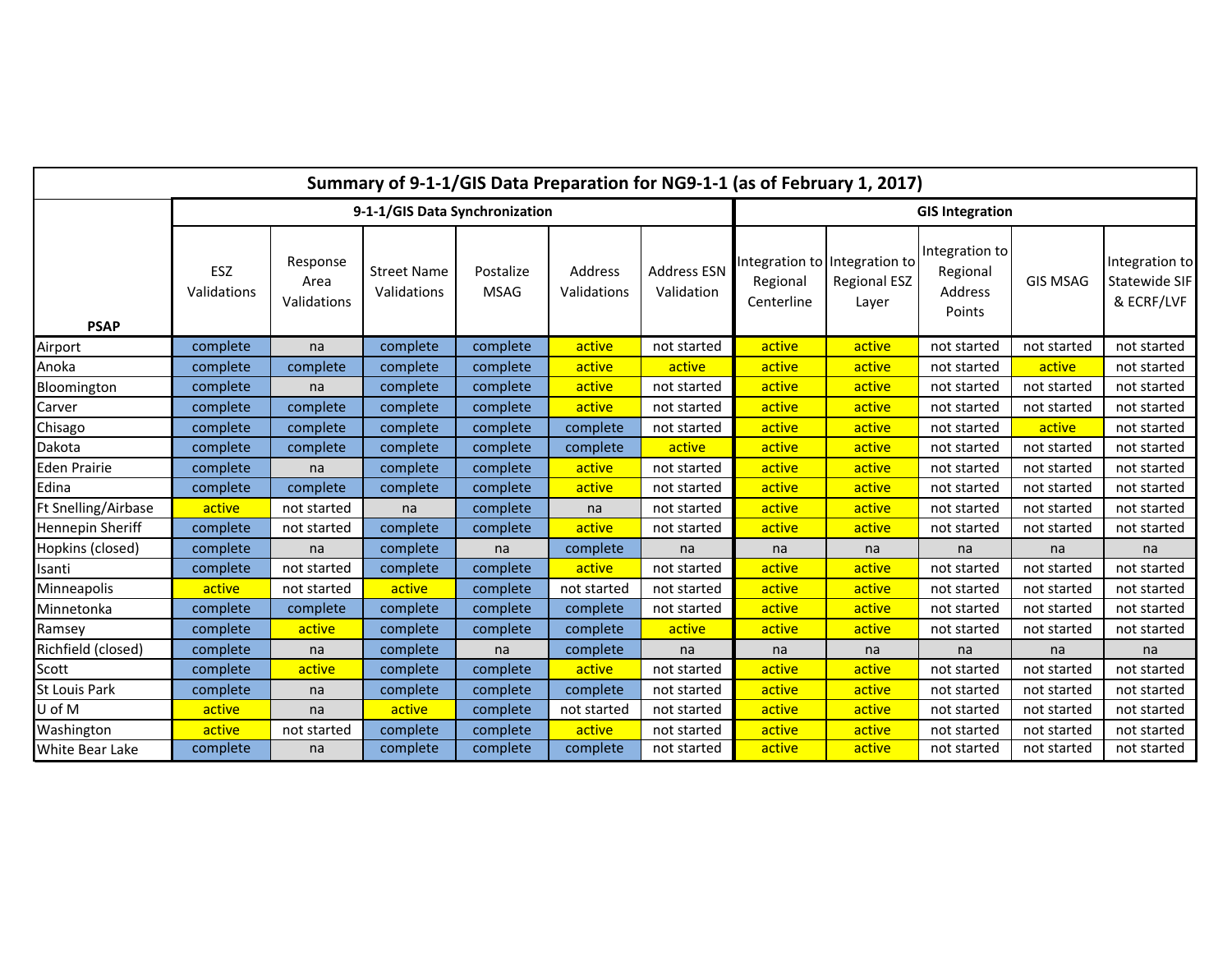# Technical Operations Committee *9-1-1 Database Update – 2/16/2017*

#### Metropolitan Emergency Services Board

2099 University Avenue St. Paul, MN 55102 Web: www.mn-mesb.org

- 1. MSAG/GIS Synchronization Project work continues throughout the metro area with most PSAP areas actively involved.
	- a. Attached is a high-level summary of the data synchronization activity by PSAP that is currently underway in the metro area.
	- b. Highlights:
		- i. The Airport PSAP is working on getting MESB revised GIS data.
		- ii. Anoka County GIS is working on resolving several sets of errors: 1) address point errors from second round of ALI geocoding errors, and 2) Address ESN assignment errors.
		- iii. Bloomington PSAP and City GIS department are working on resolving their ALI geocoding errors.
		- iv. Carver County MSAG and ALI changes are being entered into 911NET from the county's first pass through their ALI geocoding errors.
		- v. Chisago County is working to add address points or update ALI for their remaining ALI geocoding address errors.
		- vi. Dakota County GIS is working on the remaining errors from the Address ESN/ESZ assignment validation.
		- vii. Eden Prairie telephone number change requests from their ALI geocoding error resolutions have been entered into 911NET.
		- viii. Edina has pulled an ALI extract and MESB is in the process of running ALI geocoding for them.
			- ix. Hennepin Co Sheriff's Office previously resolved their ALI geocoding errors and their County GIS department in process of making the necessary corrections to the county centerline and address points. When they are complete, MESB will re-run ALI geocoding for HCSO.
			- x. Isanti County centerline is being transformed into the MRCC standard and edgematched into the other metro counties. This centerline will be provided back to Geocomm, the Sheriff's Office GIS vendor, for maintenance. Isanti County will gain address point development assistance as part of the State grant.
			- xi. MECC MSAG postalization was completed on January 18, 2017. Other data synchronization work (e.g. street name validations and ALI geocoding) for MECC and UMPD is in the process of starting up again.
		- xii. Minnetonka is substantially complete at the city-level for now. Hennepin County GIS is working with its cities to make sure county GIS data reflects everything in the city data.
		- xiii. Ramsey County is continuing some final work with Address ESN/ESZ assignment error resolutions (i.e. across 4 methods: MSAG-assigned ESN,